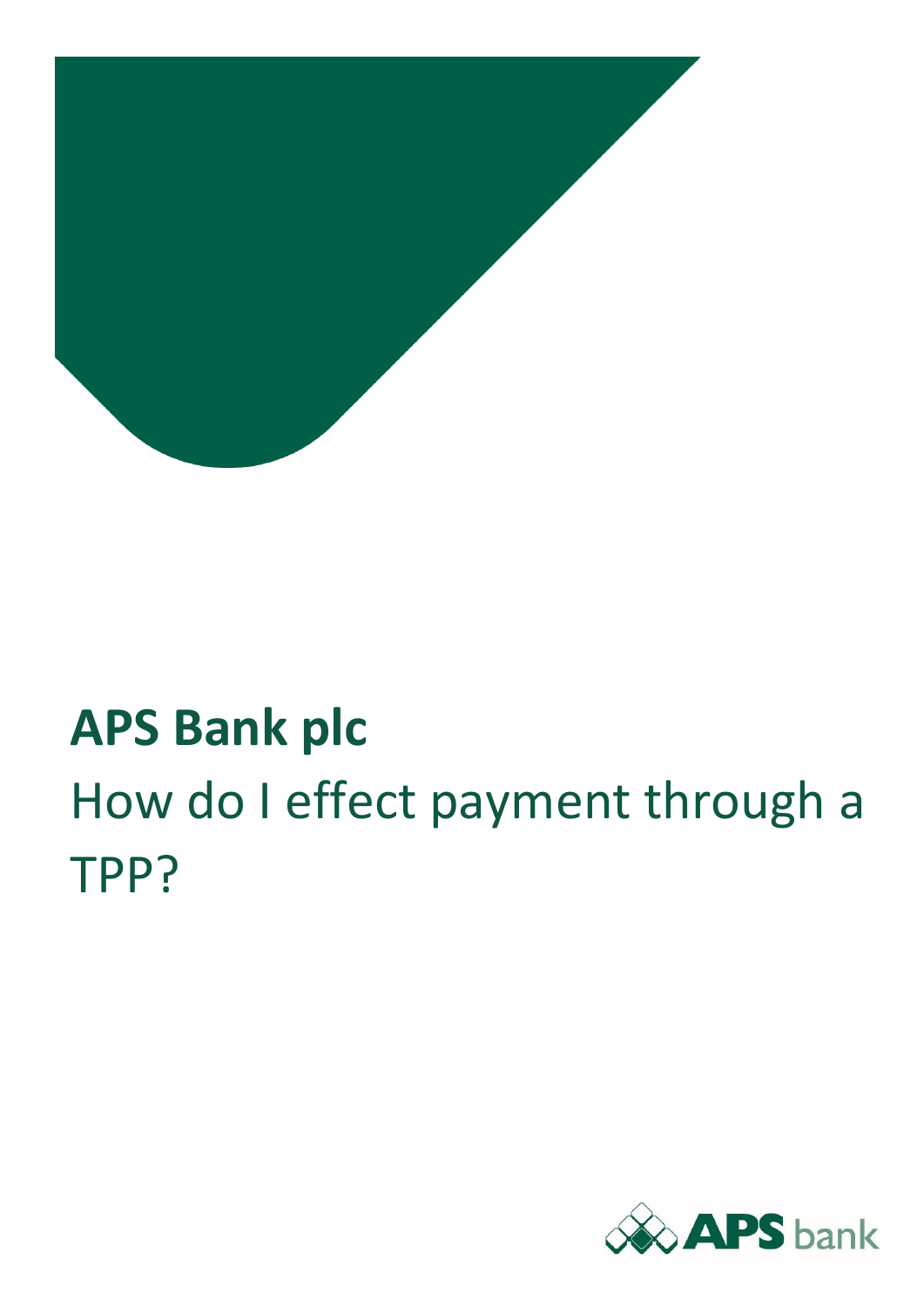*Please note – to carry out a payment through a TPP you must first give permission to the TPP to access your account information.*

## **STEP 1**

When confirming a payment, you will be asked to choose the payment account from which you will pay. If an APS account is selected you will be taken to the myAPS login page.

Enter your username and generate the secure code using the myAPS app.

Once done, click on **Log In**.

| Username           |  |  |
|--------------------|--|--|
|                    |  |  |
|                    |  |  |
|                    |  |  |
| <b>Secure Code</b> |  |  |
|                    |  |  |

Log In

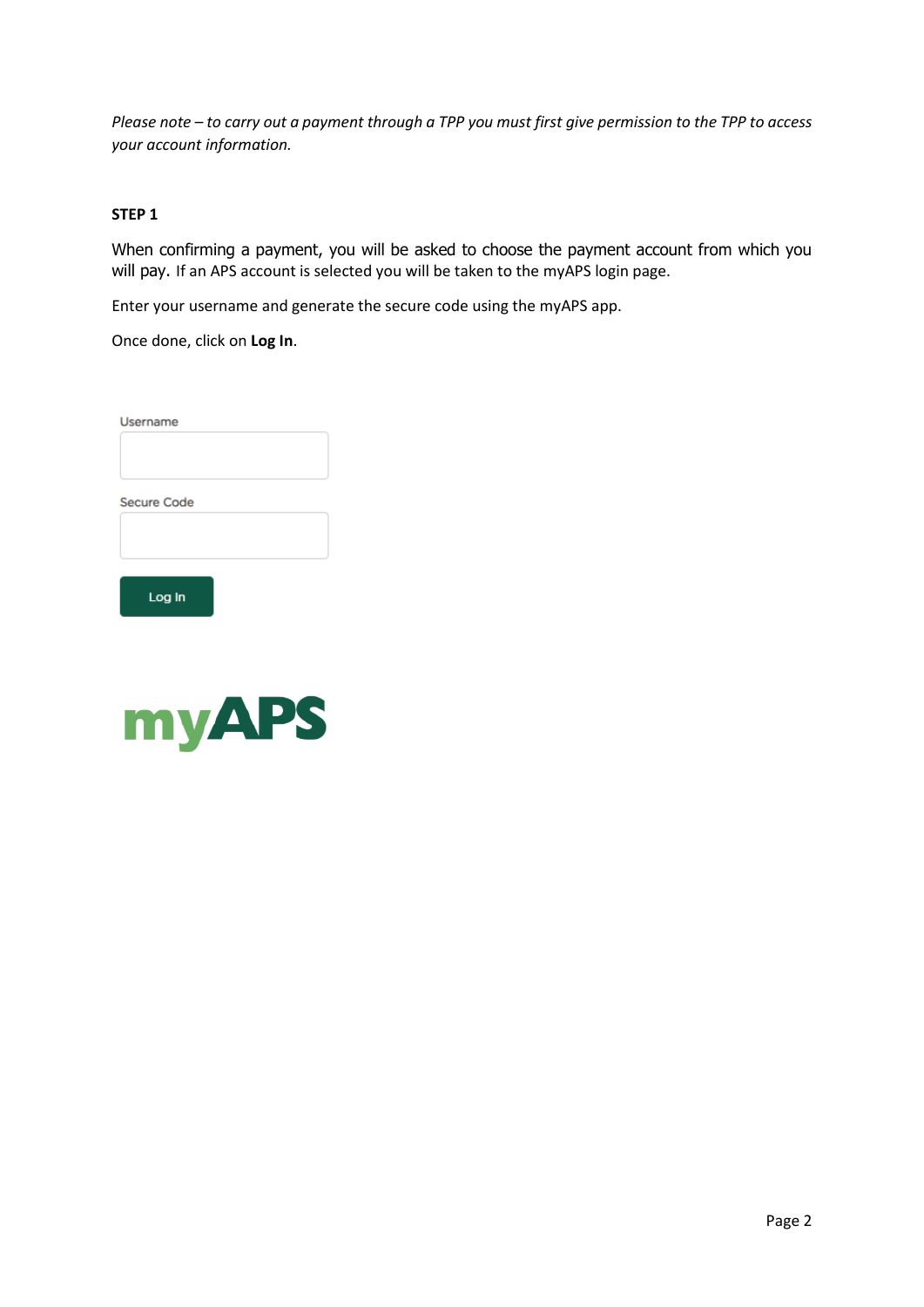#### **STEP 2**

You will then be taken to the *Third Party Transfer* screen (as below).

The payment information will be automatically populated. You will not be able to modify this information.

Re-check details and confirm by clicking on **Confirm**.

| <b>DS</b>            |                                                                                                                                                                                                                             |              |                           | Welcome JOHN |
|----------------------|-----------------------------------------------------------------------------------------------------------------------------------------------------------------------------------------------------------------------------|--------------|---------------------------|--------------|
| THIRD PARTY TRANSFER |                                                                                                                                                                                                                             |              |                           |              |
|                      | Debit Account:*                                                                                                                                                                                                             |              |                           |              |
|                      | 30XXXXXXXII - 5,000.00 EUR                                                                                                                                                                                                  |              | $\boldsymbol{\mathrm{v}}$ |              |
|                      |                                                                                                                                                                                                                             |              |                           |              |
|                      | Currency:*                                                                                                                                                                                                                  | Amount:*     |                           |              |
|                      | EUR<br>$\boldsymbol{\mathrm{v}}$                                                                                                                                                                                            | 2000         |                           |              |
|                      |                                                                                                                                                                                                                             |              |                           |              |
|                      | Charges:                                                                                                                                                                                                                    |              |                           |              |
|                      | SHA                                                                                                                                                                                                                         |              |                           |              |
|                      |                                                                                                                                                                                                                             |              |                           |              |
|                      | Credit Account Number or IBAN Number.*                                                                                                                                                                                      |              |                           |              |
|                      | MT63XXXXXXXXXXXXXXXXXXXXXXI9626                                                                                                                                                                                             |              |                           |              |
|                      |                                                                                                                                                                                                                             |              |                           |              |
|                      | Sort Code:                                                                                                                                                                                                                  | Swift Code:* |                           |              |
|                      |                                                                                                                                                                                                                             | XXXXXXXX     |                           |              |
|                      |                                                                                                                                                                                                                             |              |                           |              |
|                      | Beneficiary Bank Name:*                                                                                                                                                                                                     |              |                           |              |
|                      | XXXXXXXXXXXXXXXXXXXXXX                                                                                                                                                                                                      |              |                           |              |
|                      |                                                                                                                                                                                                                             |              |                           |              |
|                      | Beneficiary Bank Address Line 1:*                                                                                                                                                                                           |              |                           |              |
|                      | <b>Tower Road</b>                                                                                                                                                                                                           |              |                           |              |
|                      |                                                                                                                                                                                                                             |              |                           |              |
|                      | Beneficiary Bank Address Line 2:                                                                                                                                                                                            |              |                           |              |
|                      | Bugibba                                                                                                                                                                                                                     |              |                           |              |
|                      | Beneficiary Bank Country:*                                                                                                                                                                                                  |              |                           |              |
|                      | <b>MALTA</b>                                                                                                                                                                                                                |              | $\boldsymbol{\mathrm{v}}$ |              |
|                      |                                                                                                                                                                                                                             |              |                           |              |
|                      | Beneficiary Name:*                                                                                                                                                                                                          |              |                           |              |
|                      | XXXXXX                                                                                                                                                                                                                      |              |                           |              |
|                      |                                                                                                                                                                                                                             |              |                           |              |
|                      | Beneficiary Address Line 1:*                                                                                                                                                                                                |              |                           |              |
|                      | XXXXXXXXXXX                                                                                                                                                                                                                 |              |                           |              |
|                      |                                                                                                                                                                                                                             |              |                           |              |
|                      | Beneficiary Address Line 2:                                                                                                                                                                                                 |              |                           |              |
|                      | XXXXXXXXXXX                                                                                                                                                                                                                 |              |                           |              |
|                      |                                                                                                                                                                                                                             |              |                           |              |
|                      | Beneficiary ZIP Code:                                                                                                                                                                                                       |              |                           |              |
|                      | ZBGIIII<br>Beneficiary City:                                                                                                                                                                                                |              |                           |              |
|                      |                                                                                                                                                                                                                             |              |                           |              |
|                      |                                                                                                                                                                                                                             |              |                           |              |
|                      | Zebbug                                                                                                                                                                                                                      |              |                           |              |
|                      | Beneficiary Country:*                                                                                                                                                                                                       |              |                           |              |
|                      | <b>MALTA</b>                                                                                                                                                                                                                |              | $\overline{\mathbf v}$    |              |
|                      |                                                                                                                                                                                                                             |              |                           |              |
|                      | Intermediary Bank Swift Code:                                                                                                                                                                                               |              |                           |              |
|                      |                                                                                                                                                                                                                             |              |                           |              |
|                      |                                                                                                                                                                                                                             |              |                           |              |
|                      | Payment Reference:                                                                                                                                                                                                          |              |                           |              |
|                      | PSD2 Payment                                                                                                                                                                                                                |              |                           |              |
|                      |                                                                                                                                                                                                                             |              |                           |              |
|                      | Payment Date:                                                                                                                                                                                                               |              |                           |              |
|                      | 09.09.2019                                                                                                                                                                                                                  |              |                           |              |
|                      |                                                                                                                                                                                                                             |              |                           |              |
|                      | * Mandatory field                                                                                                                                                                                                           | Cancel       | Confirm                   |              |
|                      |                                                                                                                                                                                                                             |              |                           |              |
|                      | Note!:<br>Please note that any funds transfered between accounts by<br>Internet Banking after office hours will be available on your<br>card on the next working day after 10:00hrs (Monday to<br>Saturday after 19:00hrs). |              |                           |              |
|                      |                                                                                                                                                                                                                             |              |                           |              |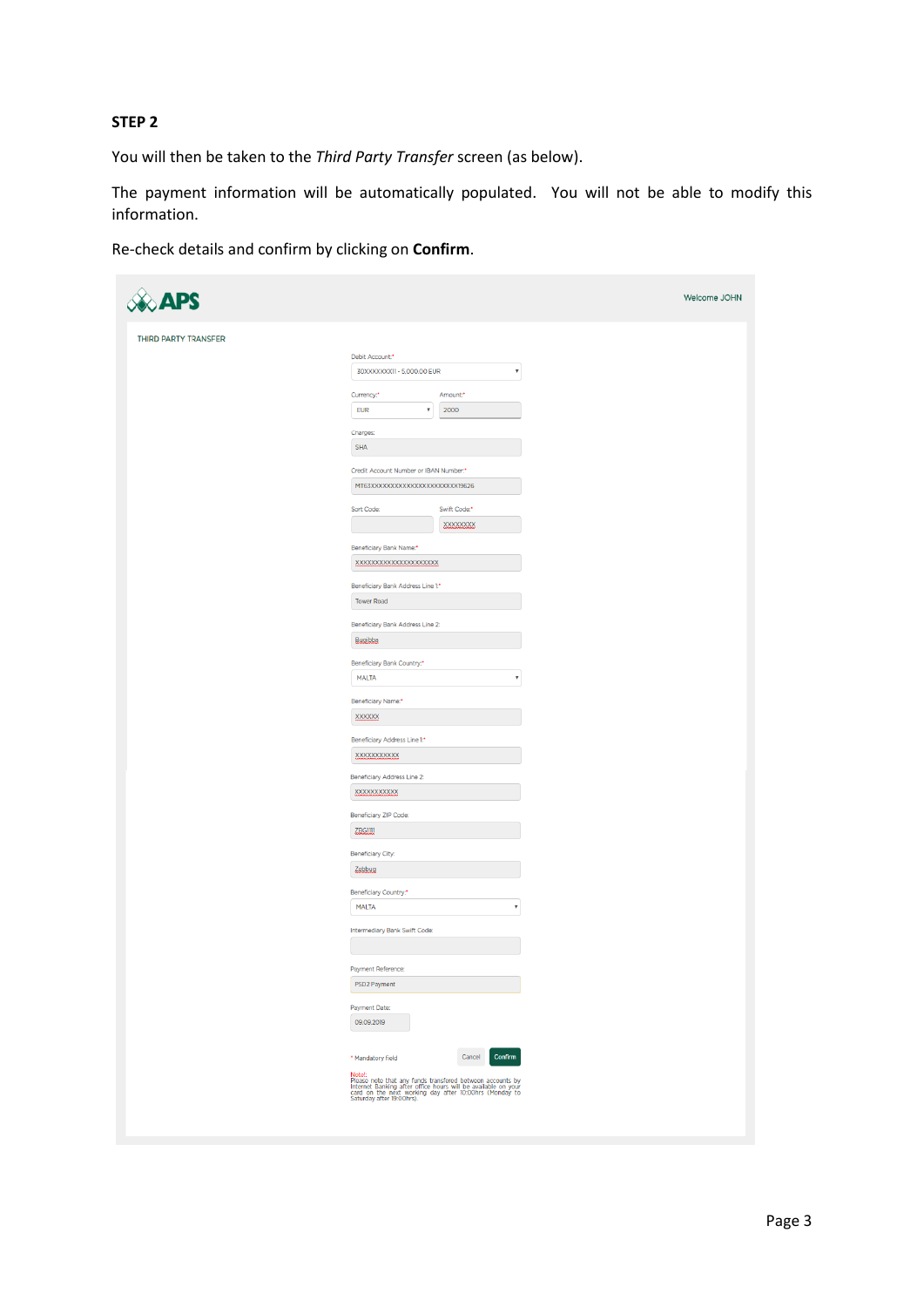### **STEP 3**

You will now be directed to the *Confirmation* screen (as below) with an overview of all the payment details.

Re-check details and confirm by clicking **Yes**.

| <b>CONFIRMATION</b>                           | ×                                |
|-----------------------------------------------|----------------------------------|
| Debit Account:                                | 30XXXXXXXII                      |
| Credit Account:                               | MT63XXXXXXXXXXXXXXXXXXXXXXX19626 |
| Currency:                                     | <b>EUR</b>                       |
| Amount:                                       | 2000.00                          |
| <b>Payment Date:</b>                          | 09.09.2019                       |
| Payment Reference:                            | PSD2 Payment                     |
| Fee:                                          | 1                                |
| Charges:                                      | <b>SHA</b>                       |
| Sort Code:                                    |                                  |
| Swift Code:                                   | <b>XXXXXXXX</b>                  |
| <b>Beneficiary Bank Name:</b>                 | XXXXXXXXXXXXXXXXXX               |
| Beneficiary Bank Address Line 1:              | <b>Tower Road</b>                |
| Beneficiary Bank Address Line 2:              | <b>Bugibba</b>                   |
| Beneficiary Bank Country:                     | <b>MALTA</b>                     |
| <b>Beneficiary Name:</b>                      | <b>XXXXXXX</b>                   |
| Beneficiary Address Line 1:                   | <b>XXXXXXXXX</b>                 |
| <b>Beneficiary Address Line 2:</b>            | <b>XXXXXXXXX</b>                 |
| <b>Beneficiary ZIP Code:</b>                  | ZBG1111                          |
| <b>Beneficiary City:</b>                      | Zebbug                           |
| <b>Beneficiary Country:</b>                   | <b>MALTA</b>                     |
| Intermediary Bank Swift Code:                 |                                  |
| Do you wish to proceed with this transaction? |                                  |
|                                               | No<br>Yes                        |

## **STEP 4**

A Payment Authorisation image will appear.

**Log in** to the myAPS app on your mobile. Tap **Token**. Tap **Payment Authorisation**.

Enter your app PIN and with your mobile scan the image on your desktop.

A **Secure Code** will appear on your mobile. Enter the **Secure Code** on your desktop.

Click on **Submit** and payment is done. You will now be re-directed to the TPP website.

| PAYMENT AUTHORISATION        | ×             |
|------------------------------|---------------|
|                              |               |
| <b>XXXXX</b>                 |               |
| Secure Code Expiry:<br>00:32 |               |
| Cancel                       | <b>Submit</b> |